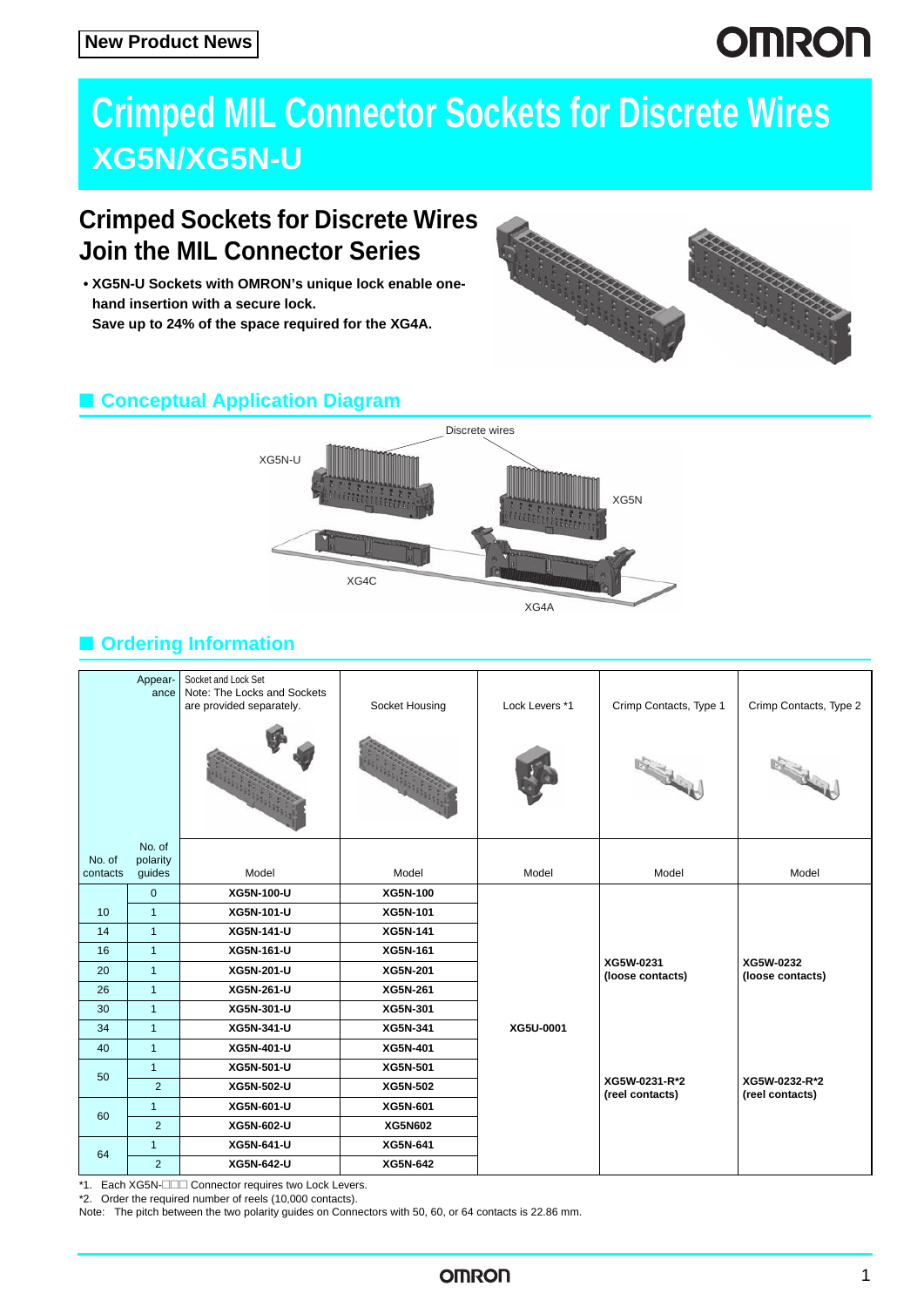### ■ **Mating**





### ■ **Ratings and Characteristics**

| Rated current                    | 3 A/contact (with AWG22 wire)<br>2 A/contact (with AWG24 wire)<br>1 A/contact (with AWG26 or AWG28 wire) |  |  |
|----------------------------------|----------------------------------------------------------------------------------------------------------|--|--|
| Rated voltage                    | 250 VAC                                                                                                  |  |  |
| Contact resistance               | 20 m $\Omega$ max. (at 20 mV, 100 mA max.)                                                               |  |  |
| Insulation resistance            | 1,000 M $\Omega$ min. (at 500 V DC)                                                                      |  |  |
| Withstand voltage                | 500 VAC for 60 s (leakage current: 1 mA max.)                                                            |  |  |
| Total insertion force            | No. of contacts $\times$ 1.96 N max.                                                                     |  |  |
| Individual pull-out force        | $0.29$ N min.                                                                                            |  |  |
| Insertion durability             | 50 times                                                                                                 |  |  |
| Ambient operating<br>temperature | $-55$ to 105 $\degree$ C (with no icing)                                                                 |  |  |

### ■ **Materials and Finish**

| Housing            |          |                    | Fiber-glass reinforced PBT resin (UL94 V-2)/black  |  |
|--------------------|----------|--------------------|----------------------------------------------------|--|
| <b>Lock Levers</b> |          |                    | POM resin (UL94 HB)/black                          |  |
|                    |          | Mating end         | Phosphor bronze/nickel base, gold plated (0.15 µm) |  |
|                    | Contacts | Crimped<br>section | Phosphor bronze/nickel base, tin plated (2.0 µm)   |  |

### ■ **Dimensions**

### **XG5N-U (with Lock Levers Attached)**



**XG5N**



|                |  | (Unit: mm) |
|----------------|--|------------|
|                |  |            |
|                |  |            |
|                |  |            |
| Dimension (mm) |  |            |

| Dimension (mm)<br>No. of contacts | A     | В     | С     | D     |
|-----------------------------------|-------|-------|-------|-------|
| 10                                | 17.26 | 10.16 | 26.80 | 26.20 |
| 14                                | 22.34 | 15.24 | 31.88 | 31.28 |
| 16                                | 24.88 | 17.78 | 34.42 | 33.82 |
| 20                                | 29.96 | 22.86 | 39.50 | 38.90 |
| 26                                | 37.58 | 30.48 | 47.12 | 46.52 |
| 30                                | 42.66 | 35.56 | 52.20 | 51.60 |
| 34                                | 47.74 | 40.64 | 57.28 | 56.68 |
| 40                                | 55.36 | 48.26 | 64.90 | 64.30 |
| 50                                | 68.06 | 60.96 | 77.60 | 77.00 |
| 60                                | 80.76 | 73.66 | 90.30 | 89.70 |
| 64                                | 85.84 | 78.74 | 95.38 | 94.78 |

### ■ **Applicable Contacts and Wires**

|            | Applicable wires                  |                                  |  |  |
|------------|-----------------------------------|----------------------------------|--|--|
| Applicable | AWG No.<br>(UL1007 twisted wires) | Conductor construction           |  |  |
| Contacts   |                                   | (elements/element diameter (mm)) |  |  |
|            | 22                                | 17/0.16                          |  |  |
| XG5W-0231  | 24                                | 11/0.16                          |  |  |
|            | 26                                | 7/0.16                           |  |  |
|            | 24                                | 11/0.16                          |  |  |
| XG5W-0232  | 26                                | 7/0.16                           |  |  |
|            | 28                                | 7/0.127                          |  |  |

**OMRON**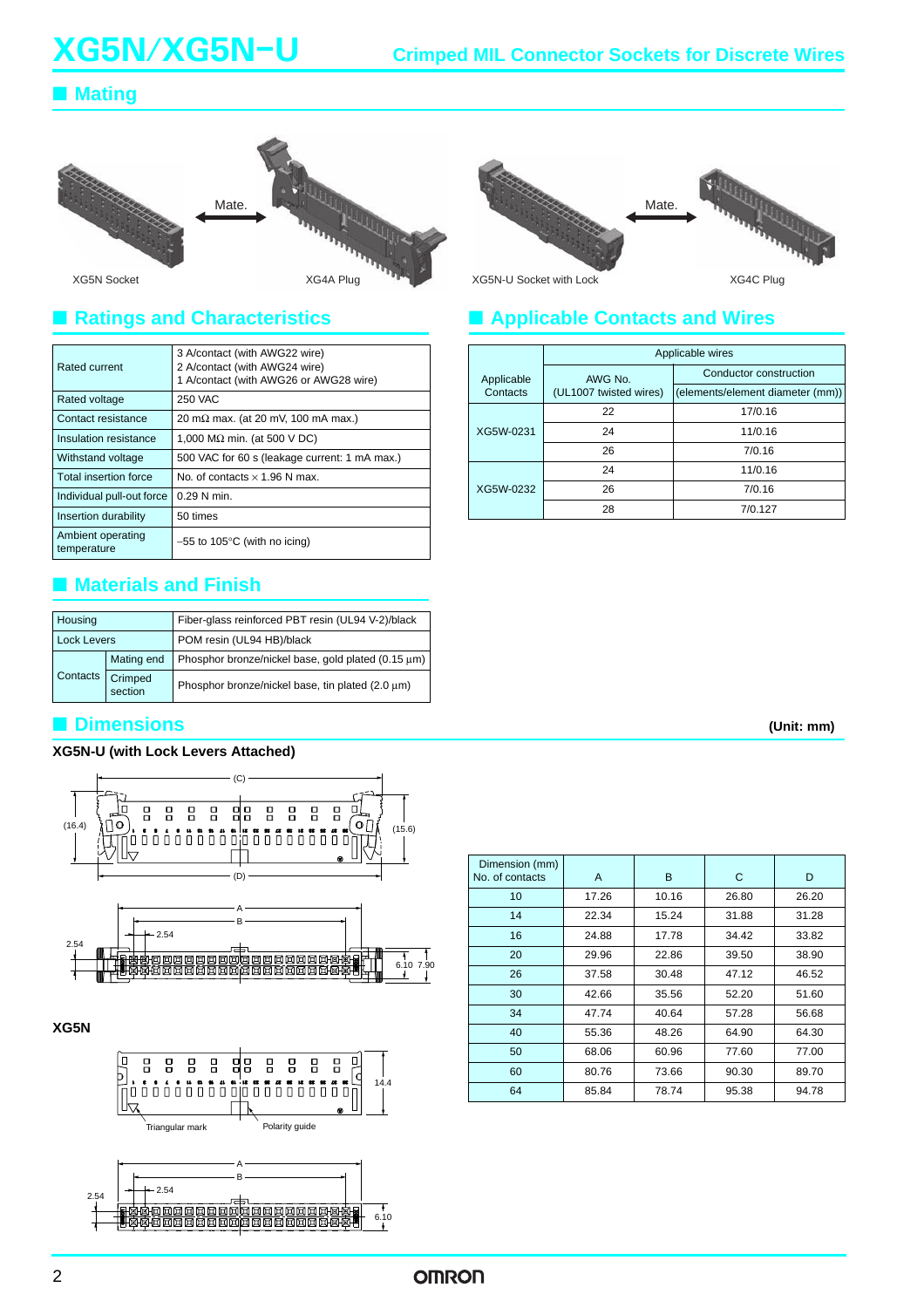### ■ **Specified Tools**

#### ● **Manual Crimping Tool XY2B-7007**



| Model     | Minimum ordering quantity<br>(pieces) |
|-----------|---------------------------------------|
| XY2B-7007 |                                       |

### ●**Contact Removal Tool**

### **XY2E-0003**



| Model     | Minimum ordering quantity<br>(pieces) |
|-----------|---------------------------------------|
| XY2E-0003 |                                       |

### ■ **Safety Precautions**

#### ●**Crimping Method**

Always use the specified Crimping Tool or Applicator to wire the crimped contacts.

Refer to the instruction sheet that is provided separately for details.

### ●**Contact Insertion Method**

Confirm the orientation of the crimped contacts and then insert them all the way to the back of the Socket. After insertion, confirm that the lances are securely set in the lance holes on the socket housing.



#### ●**Contact Replacement Method**

To remove contacts that have been incorrectly inserted, always use the XY2E-0003 Contact Removal Tool.

(1) Insert the end of the Removal Tool into the lance hole in the socket housing and press the lance all the way inside the socket housing.



- (2) While pressing in on the lance, pull out the Contact.
- (3) Insert a new Contact.

Note: Do not use any Contacts that have been removed.

### ●**Automatic Applicator**

Use an Applicator that is manufactured by Japan Automatic Machine Co., Ltd. Contact information is provided below. Japan:

Japan Automatic Machine Co., Ltd.

TEL 03-3756-1434

#### China:

Japan Automatic Machine Technology (Huizhou) Ltd. 6-1-B,Songshan Industrial Park, Huizhou Zhongkai Hi-Tech Industrial Development Zone, Huizhou,Guangdong,China TEL(86-752)2771-614 FAX(86-752)2771-619

#### South-eastern Asia:

Japan Automatic Machine Singapore Pte. Ltd. HB Centre 12 Tannery Road #04-02, Singapore 347722 TEL 65-6545-8140 FAX 65-6545-8141

#### USA, Europe:

Toyojamco, Ltd.

8370 Burnahm Road Suite 200 EL Paso, TX 79907 USA TEL (915)595-8825 FAX (915)595-8794

|                        | <b>Crimping Machine</b> | <b>Strip Crimper</b> |  |
|------------------------|-------------------------|----------------------|--|
| Crimp Contacts, Type 1 | Planned for the near    | SCA-106700 *2        |  |
| Crimp Contacts, Type 2 | future. <sup>*1</sup>   |                      |  |

\*1. Inquire for details.

\*2. This model number is for standard specifications. Inquire for other specifications.

#### ●**Attaching the Lock Levers**

Attach the holes in the Lock Levers to the protrusions on both sides of the housing and make sure that they are set securely.



#### ●**Precautions for Correct Use**

When mating the Sockets with XG4C Box Plugs, always use the XG5U-0001 Lock Levers. Otherwise the Connectors may become disconnected due to vibration or shock.

#### ●**Storage**

- (1) Do not store the Sockets in locations subject to dust or high humidity.
- (2) Do not store the Sockets in locations close to sources of gasses such ammonia gas or sulfide gas.